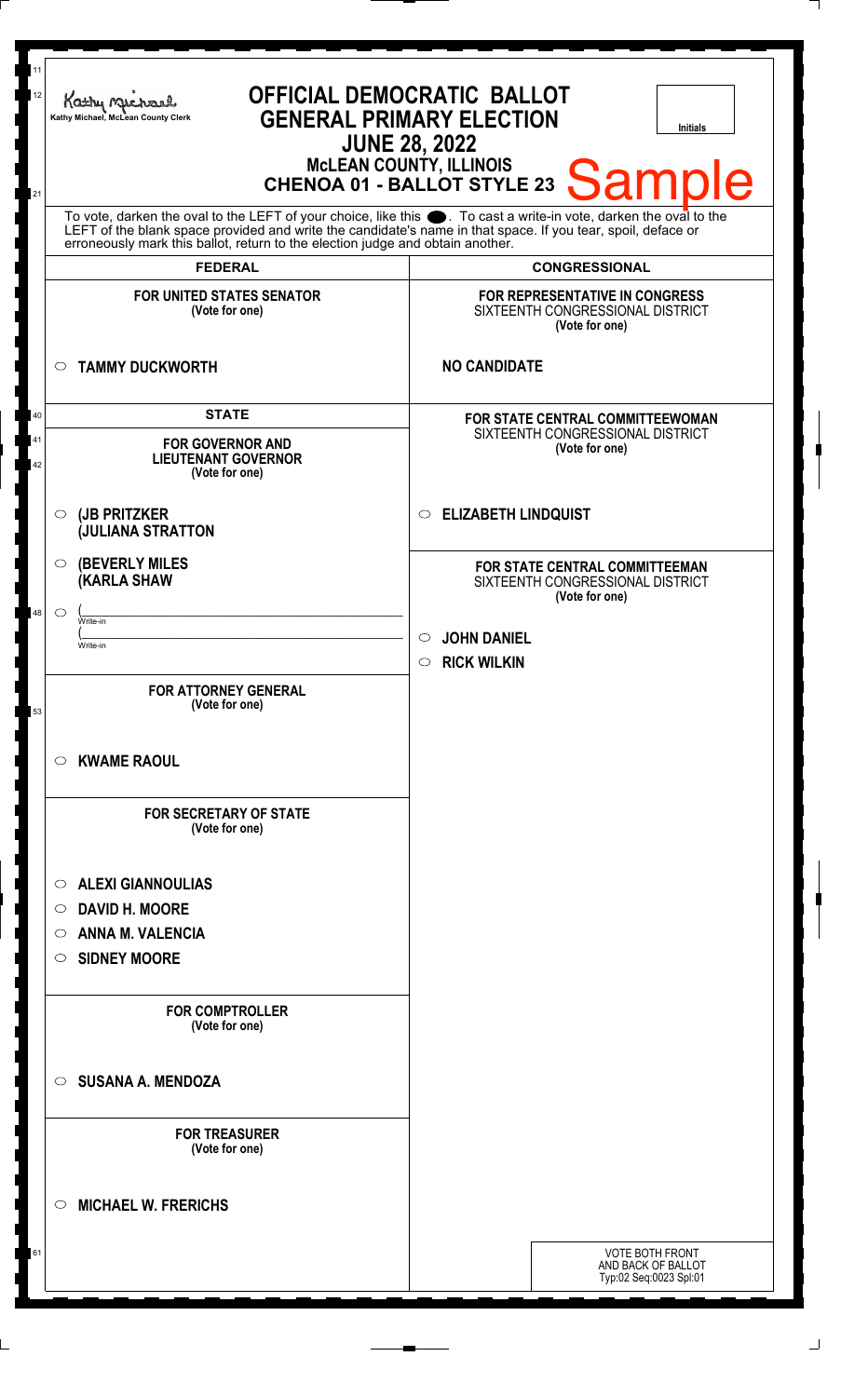| <b>OFFICIAL DEMOCRATIC BALLOT - GENERAL PRIMARY ELECTION - JUNE 28, 2022</b>                                               |                                                                                                                                     |
|----------------------------------------------------------------------------------------------------------------------------|-------------------------------------------------------------------------------------------------------------------------------------|
| <b>LEGISLATIVE</b>                                                                                                         | <b>JUDICIAL</b>                                                                                                                     |
| <b>FOR STATE SENATOR</b><br>FIFTY-THIRD LEGISLATIVE DISTRICT<br>(Vote for one)                                             | FOR JUDGE OF THE CIRCUIT COURT<br>ELEVENTH JUDICIAL CIRCUIT<br>(To fill the vacancy of the Hon. Scott Drazewski)<br>(Vote for one)  |
| <b>NO CANDIDATE</b>                                                                                                        | <b>NO CANDIDATE</b>                                                                                                                 |
| <b>REPRESENTATIVE</b>                                                                                                      |                                                                                                                                     |
| <b>FOR REPRESENTATIVE</b><br>IN THE GENERAL ASSEMBLY<br>ONE HUNDRED AND SIXTH<br>REPRESENTATIVE DISTRICT<br>(Vote for one) | FOR JUDGE OF THE CIRCUIT COURT<br>ELEVENTH JUDICIAL CIRCUIT<br>(To fill the vacancy of the Hon. Paul G. Lawrence)<br>(Vote for one) |
| <b>NO CANDIDATE</b>                                                                                                        | <b>NO CANDIDATE</b>                                                                                                                 |
| <b>COUNTY</b>                                                                                                              | <b>PRECINCT</b>                                                                                                                     |
| <b>FOR COUNTY CLERK</b><br>(Vote for one)                                                                                  | FOR PRECINCT COMMITTEEPERSON<br>CHENOA 01<br>(Vote for one)                                                                         |
| <b>LAURA McBURNEY</b><br>$\circ$                                                                                           | <b>NO CANDIDATE</b>                                                                                                                 |
| <b>FOR COUNTY TREASURER</b><br>(Vote for one)                                                                              |                                                                                                                                     |
| <b>NO CANDIDATE</b>                                                                                                        |                                                                                                                                     |
| <b>FOR COUNTY SHERIFF</b><br>(Vote for one)                                                                                |                                                                                                                                     |
| <b>NO CANDIDATE</b>                                                                                                        |                                                                                                                                     |
| <b>REGIONAL OFFICE</b><br>OF EDUCATION                                                                                     |                                                                                                                                     |
| FOR REGIONAL SUPERINTENDENT OF SCHOOLS<br>(DeWITT, LIVINGSTON, LOGAN AND McLEAN COUNTIES)<br>(Vote for one)                |                                                                                                                                     |
| <b>NO CANDIDATE</b>                                                                                                        |                                                                                                                                     |
| <b>COUNTY BOARD</b>                                                                                                        |                                                                                                                                     |
| <b>FOR COUNTY BOARD MEMBER</b><br><b>COUNTY BOARD DISTRICT 1</b><br>(Vote for not more than two)                           |                                                                                                                                     |
| <b>JANIS B. HOLLINS</b><br>$\circ$                                                                                         |                                                                                                                                     |
| <b>MARCIA S. BEAMAN</b><br>$\circ$                                                                                         |                                                                                                                                     |
|                                                                                                                            |                                                                                                                                     |
|                                                                                                                            | YOU HAVE NOW                                                                                                                        |
|                                                                                                                            | <b>COMPLETED VOTING</b>                                                                                                             |
|                                                                                                                            | VOTE BOTH FRONT<br>AND BACK OF BALLOT<br>Typ:02 Seq:0023 Spl:01                                                                     |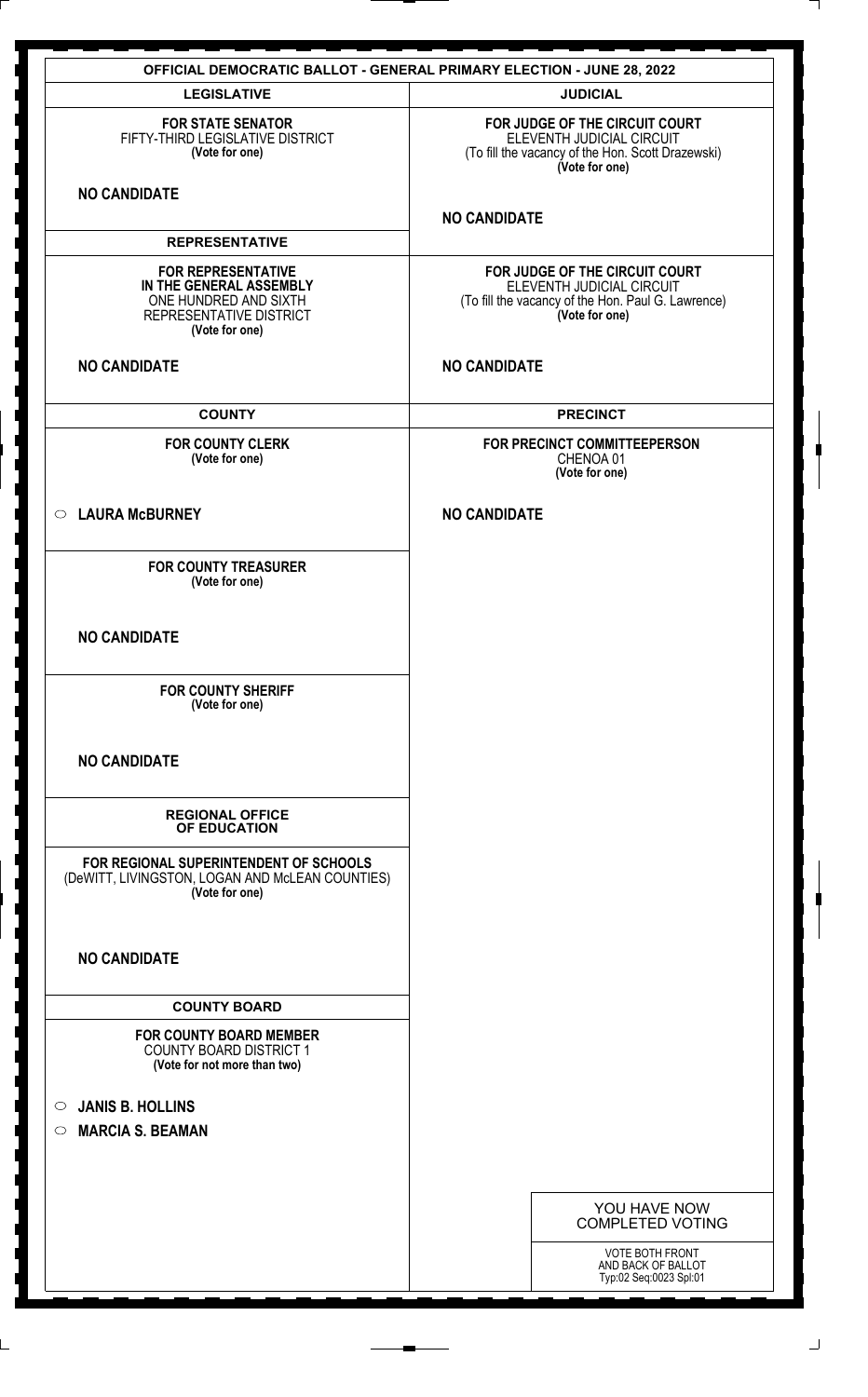| 11<br>12<br>21                                                                                                                                                                                                                                                                                                         | <b>OFFICIAL DEMOCRATIC BALLOT</b><br>Kathy r<br><b>GENERAL PRIMARY ELECTION</b><br>Kathy Michael, McLean County Clerk<br><b>Initials</b><br><b>JUNE 28, 2022</b><br>MCLEAN COUNTY, ILLINOIS<br>CHENOA 01 - BALLOT STYLE 24 Sample |                                                                                                                       |
|------------------------------------------------------------------------------------------------------------------------------------------------------------------------------------------------------------------------------------------------------------------------------------------------------------------------|-----------------------------------------------------------------------------------------------------------------------------------------------------------------------------------------------------------------------------------|-----------------------------------------------------------------------------------------------------------------------|
| To vote, darken the oval to the LEFT of your choice, like this $\bullet$ . To cast a write-in vote, darken the oval to the LEFT of the blank space provided and write the candidate's name in that space. If you tear, spoil, deface<br>erroneously mark this ballot, return to the election judge and obtain another. |                                                                                                                                                                                                                                   | <b>CONGRESSIONAL</b>                                                                                                  |
|                                                                                                                                                                                                                                                                                                                        | <b>FEDERAL</b><br>FOR UNITED STATES SENATOR<br>(Vote for one)                                                                                                                                                                     | FOR REPRESENTATIVE IN CONGRESS<br>SIXTEENTH CONGRESSIONAL DISTRICT<br>(Vote for one)                                  |
|                                                                                                                                                                                                                                                                                                                        | <b>TAMMY DUCKWORTH</b><br>$\circ$                                                                                                                                                                                                 | <b>NO CANDIDATE</b>                                                                                                   |
| 40<br>41<br>42                                                                                                                                                                                                                                                                                                         | <b>STATE</b><br><b>FOR GOVERNOR AND</b><br><b>LIEUTENANT GOVERNOR</b><br>(Vote for one)                                                                                                                                           | FOR STATE CENTRAL COMMITTEEWOMAN<br>SIXTEENTH CONGRESSIONAL DISTRICT<br>(Vote for one)                                |
|                                                                                                                                                                                                                                                                                                                        | (JB PRITZKER<br>$\circ$<br><b>JULIANA STRATTON</b>                                                                                                                                                                                | <b>ELIZABETH LINDQUIST</b><br>$\circ$                                                                                 |
| 48                                                                                                                                                                                                                                                                                                                     | <b>(BEVERLY MILES)</b><br>O<br><b>(KARLA SHAW</b><br>$\circ$<br>Write-in                                                                                                                                                          | FOR STATE CENTRAL COMMITTEEMAN<br>SIXTEENTH CONGRESSIONAL DISTRICT<br>(Vote for one)<br><b>JOHN DANIEL</b><br>$\circ$ |
| 54                                                                                                                                                                                                                                                                                                                     | Write-in<br><b>FOR ATTORNEY GENERAL</b><br>(Vote for one)                                                                                                                                                                         | $\circ$ RICK WILKIN                                                                                                   |
|                                                                                                                                                                                                                                                                                                                        | <b>KWAME RAOUL</b><br>$\circ$                                                                                                                                                                                                     |                                                                                                                       |
|                                                                                                                                                                                                                                                                                                                        | <b>FOR SECRETARY OF STATE</b><br>(Vote for one)                                                                                                                                                                                   |                                                                                                                       |
|                                                                                                                                                                                                                                                                                                                        | <b>ALEXI GIANNOULIAS</b><br>O<br><b>DAVID H. MOORE</b><br>O<br><b>ANNA M. VALENCIA</b><br>O<br><b>SIDNEY MOORE</b><br>$\circ$                                                                                                     |                                                                                                                       |
|                                                                                                                                                                                                                                                                                                                        | <b>FOR COMPTROLLER</b><br>(Vote for one)                                                                                                                                                                                          |                                                                                                                       |
|                                                                                                                                                                                                                                                                                                                        | <b>SUSANA A. MENDOZA</b><br>◯                                                                                                                                                                                                     |                                                                                                                       |
|                                                                                                                                                                                                                                                                                                                        | <b>FOR TREASURER</b><br>(Vote for one)                                                                                                                                                                                            |                                                                                                                       |
|                                                                                                                                                                                                                                                                                                                        | <b>MICHAEL W. FRERICHS</b><br>O                                                                                                                                                                                                   |                                                                                                                       |
| 61                                                                                                                                                                                                                                                                                                                     |                                                                                                                                                                                                                                   | VOTE BOTH FRONT<br>AND BACK OF BALLOT<br>Typ:02 Seq:0024 Spl:01                                                       |